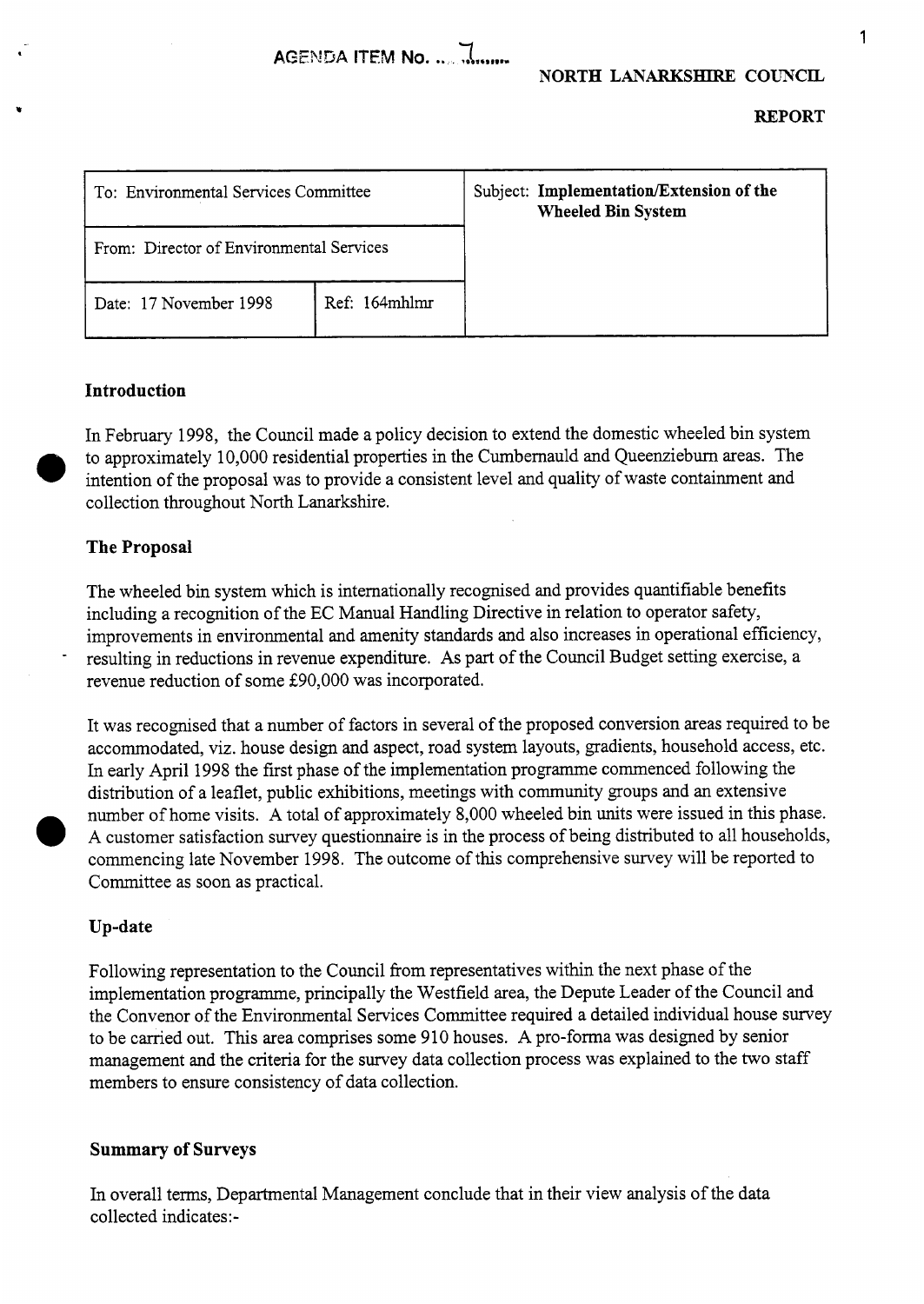- *0* About one fifth of the total properties have access either to the rear or side of the building to accommodate the wheeled bin system.
- *0* About one third of the total properties have been originally designed to store waste at the front of the building ie. porch, wooden storage box, wall cupboard/bin store (large) NOTE: the 507 small wall cupboard/bin store premises are excluded from this element as this store is unable to accommodate even the small 120 litre wheeled bin.
- *0* The remaining properties ie. 50% would require to store their wheeled bin at the front of the property or take the wheeled bin from the rear through the house to the front collection points.
- *0* The survey therefore concludes that around 80% of properties would most likely require to store the containers at the front of the house.

### **Survey Details**

|                                                                                | No. | $\frac{0}{0}$ |
|--------------------------------------------------------------------------------|-----|---------------|
| Total premises surveyed                                                        | 910 | 100           |
| Numbers with rear/side access                                                  | 157 | 17            |
| Numbers with original front-of-premise system                                  |     |               |
| Wall Bin Store (large)                                                         | 148 | 16            |
| Wooden Box Style                                                               | 96  | 11            |
| Porch                                                                          | 62  | 7             |
| Numbers required to store bin at front of<br>property in addition to the above | 447 | 49            |
| Properties with no existing visible sign<br>of bin/waste store                 | 195 | 21            |

## *0* **Topography/Distances to Collection Points**

Levels of steps, gradients and ramps within Westfield and distances are no worse or better than many other areas of North Lanarkshire.

The assistance scheme for pull-outs would require further assessment on an individual household basis.